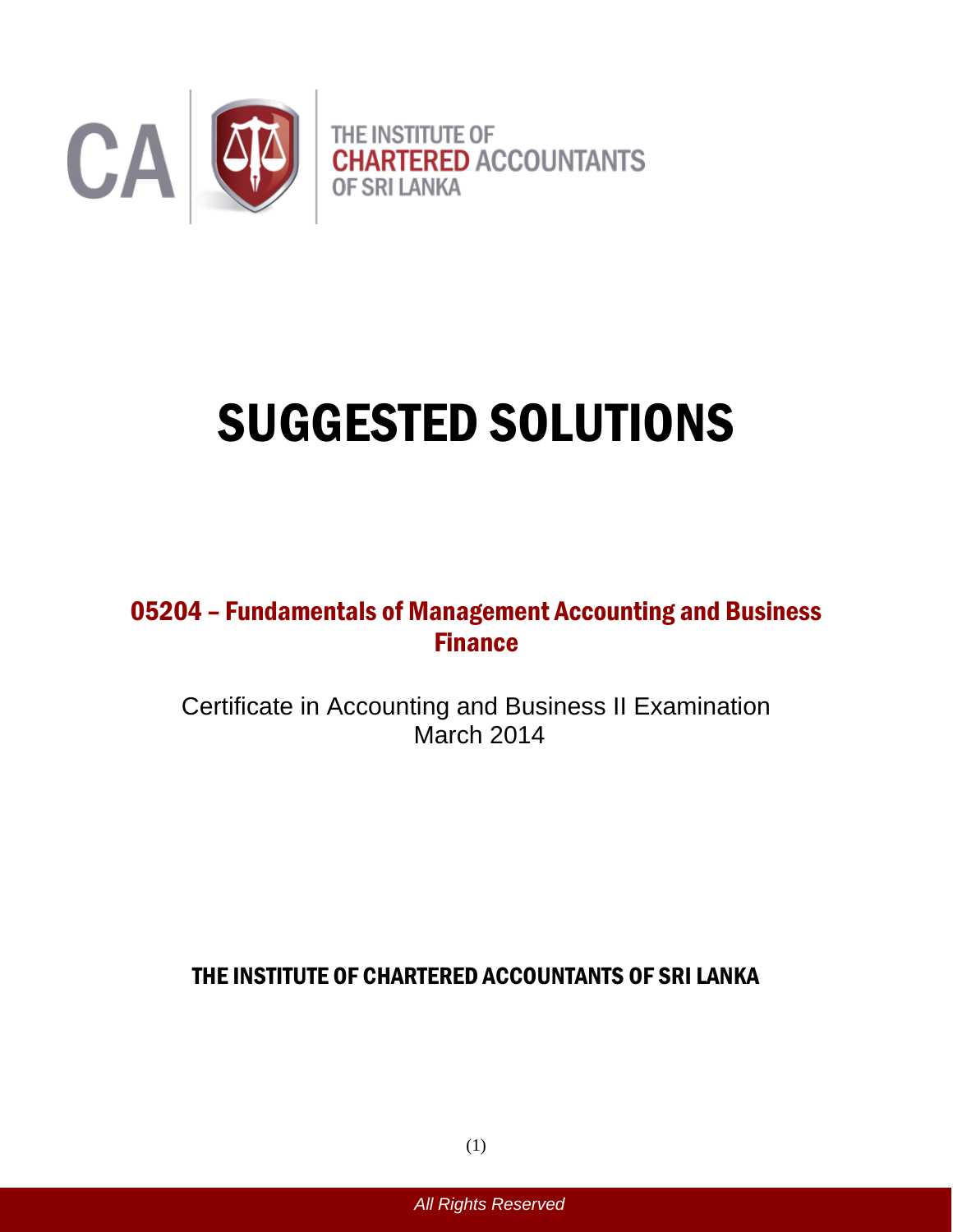#### (a)

#### (i) **Sales budget (Rs) - 2014/15**

| <b>Product</b> | <b>Units</b> | <b>Selling</b><br><b>Price</b> | <b>Total Revenue</b> |
|----------------|--------------|--------------------------------|----------------------|
| Standard       | 50,000       | 6,000                          | 300,000,000          |
| Deluxe         | 10,000       | 8,000                          | 80,000,000           |
|                |              |                                | 380,000,000          |

#### (ii) **Production budget (quantity) - 2014/15**

|                                                    | <b>Standard</b> | <b>Deluxe</b> |
|----------------------------------------------------|-----------------|---------------|
| <b>Budgeted sales</b>                              | 50,000          | 10,000        |
| <i>Add:</i> Target ending finished goods inventory | 11,000          | 500           |
|                                                    | 61,000          | 10,500        |
| Less: Beginning finished goods inventory           | (1,000)         | (500)         |
| Budgeted production                                | 60.000          | 10.000        |

### (iii) **Direct material usage budget (in quantity and value) - 2014/15**

|                                        | <b>Treated</b><br>rubber | <b>Glass</b> |               |
|----------------------------------------|--------------------------|--------------|---------------|
| (In quantity)                          | (Boards)                 | (Sq. Ft)     |               |
| Requirement for 60,000 standard tables | 720,000                  | 360,000      |               |
| Requirement for 10,000 deluxe tables   | 120,000                  | 80,000       |               |
| Total usage                            | 840,000                  | 440,000      |               |
|                                        |                          |              | <b>Total</b>  |
| (In value)                             | <b>Rs</b>                | <b>Rs</b>    | $\mathbf{R}s$ |
| Cost per unit                          | 70                       | 100          |               |
| Value of total usage                   | 58,800,000               | 44,000,000   | 102,800,000   |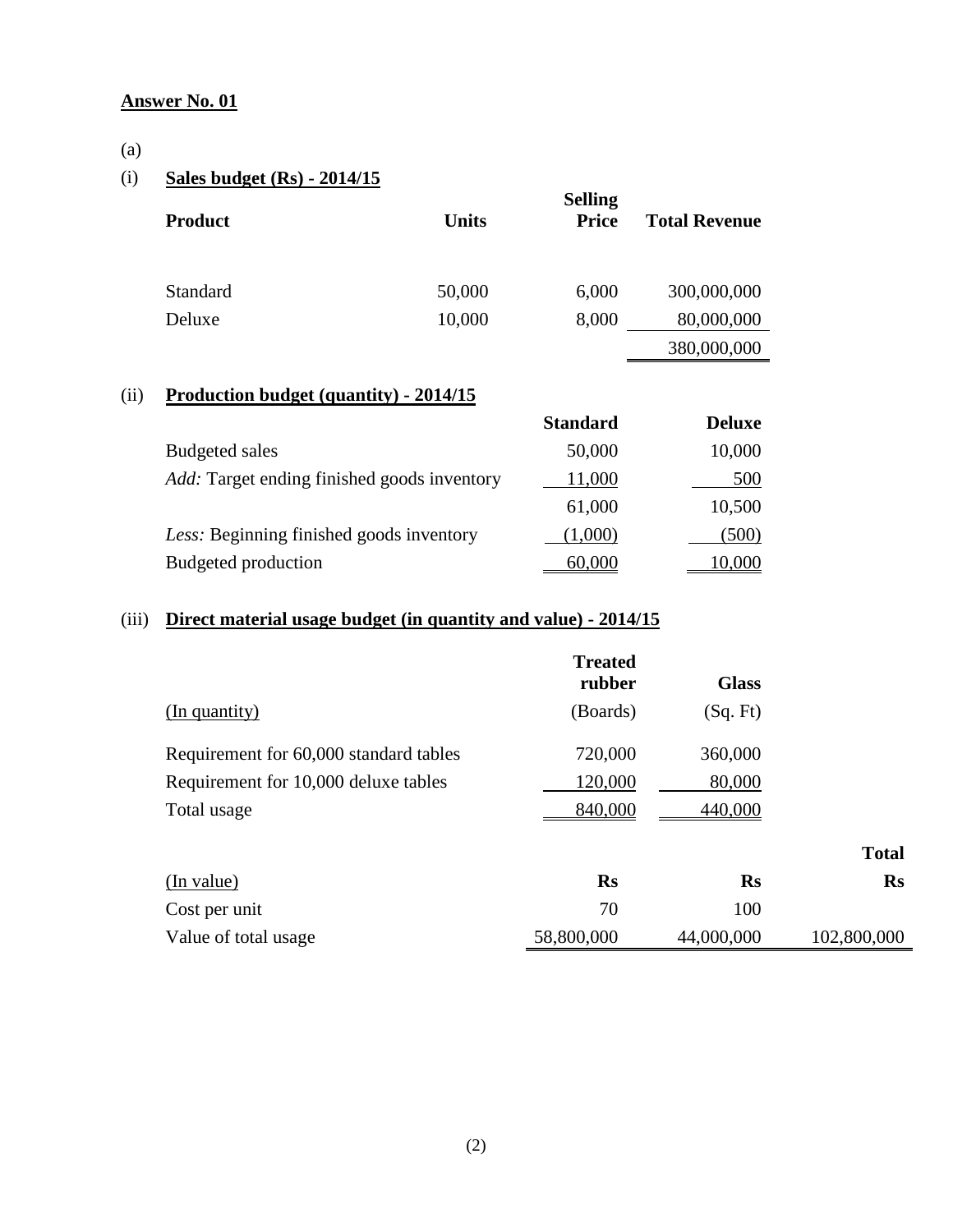| (In quantity)                       | <b>Treated rubber</b><br>(Boards) | <b>Glass</b><br>(Sq. Ft) |              |
|-------------------------------------|-----------------------------------|--------------------------|--------------|
| Usage for production                | 840,000                           | 440,000                  |              |
| <i>Add:</i> target ending inventory | 80,000                            | 20,000                   |              |
| Total requirement                   | 920,000                           | 460,000                  |              |
| Less: beginning inventory           | (70,000)                          | (60,000)                 |              |
| Quantity to be purchased            | 850,000                           | 400,000                  |              |
| (In value)                          |                                   |                          | <b>Total</b> |
|                                     | Rs                                | Rs                       | <b>Rs</b>    |
| Cost per unit                       | 70                                | 100                      |              |
| Value of total purchases            | 59,500,000                        | 40,000,000               | 9,500,000    |

#### (iv) **Direct material purchases budget (in quantity and value) - 2014/15**

#### (v) **Direct manufacturing labour cost budget - 2014/15**

|                              | <b>Standard</b> | <b>Deluxe</b> | <b>Total</b> |
|------------------------------|-----------------|---------------|--------------|
| Quantity to be produced      | 60,000          | 10,000        |              |
| Direct labour hours per unit | 4               | <sub>6</sub>  |              |
| Total hours required         | 240,000         | 60,000        | 300,000      |
| Labour rate per hour         |                 |               | 200          |
| Total labour cost (Rs)       |                 |               | 60,000,000   |

#### (b) **Overhead absorption rates**

#### (i) Manufacturing overheads (other than machine set up overhead)

|                                         | <b>Total</b> |
|-----------------------------------------|--------------|
| Total overhead cost (Rs)                | 90,000,000   |
| Total direct manufacturing labour hours | 300,000      |
| Overhead cost per labour hour (Rs.)     | 300          |

|                                       | <b>Standard</b> | <b>Deluxe</b> |
|---------------------------------------|-----------------|---------------|
| Direct labour hours per unit          |                 |               |
| Overhead cost to be absorbed per unit | 1.200           | 1,800         |
| (Rs.)                                 |                 |               |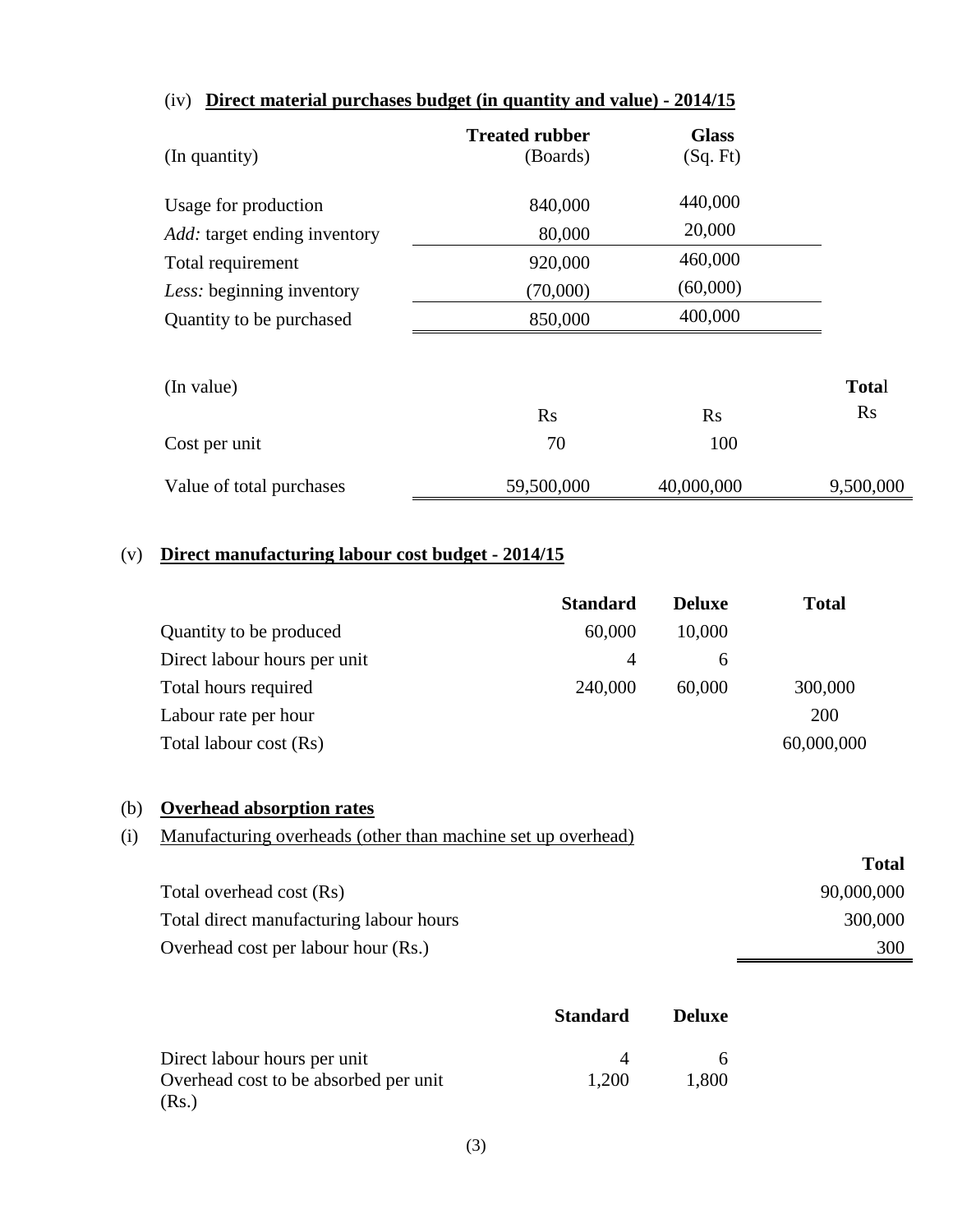#### (ii) Machine set up overheads

|                                        | <b>Standard</b> | <b>Deluxe</b> | <b>Total</b> |
|----------------------------------------|-----------------|---------------|--------------|
| Quantity to be produced                | 60,000          | 10,000        |              |
| Batch size                             | 50              | 40            |              |
| Number of batches                      | 1,200           | 250           |              |
| Set up time - Labour hours per batch   | 10              | 12            |              |
| Total set up time (hours)              | 12,000          | 3,000         | 15,000       |
| Total machine set up overheads (Rs)    |                 |               | 30,000,000   |
| Machine set up overheads per hour (Rs) |                 |               | 2,000        |
| Machine set up overhead per batch (Rs) | 20,000          | 24,000        |              |
| Machine set up overhead per unit (Rs)  | 400             | 600           |              |

#### (c) **Manufacturing cost per unit (Rs)**

|                                                                                | <b>Standard (St)</b> | <b>Deluxe</b> (De) |
|--------------------------------------------------------------------------------|----------------------|--------------------|
| Treated rubbber $(70 \times 12)$                                               | 840                  | 840                |
| Glass (St: $100x6$ and De: $100x8$ )<br>Direct manufacturing labour (St: 200x4 | 600                  | 800                |
| and De: $200x6$ )                                                              | 800                  | 1,200              |
| Direct manufacturing overhead                                                  | 1,200                | 1,800              |
| Machine set up overhead                                                        | 400                  | 600                |
| Manufacturing cost per unit                                                    | 3,840                | 5,240              |

## (d) **Ending inventory budget**

|                         | Quantity | Cost per<br>unit $(Rs)$ | <b>Total Cost (Rs)</b> |            |
|-------------------------|----------|-------------------------|------------------------|------------|
| Direct material         |          |                         |                        |            |
| Treated rubber (boards) | 80,000   | 70                      | 5,600,000              |            |
| Glass $(Sq. ft.)$       | 20,000   | 100                     | 2,000,000              | 7,600,000  |
| Finished goods          |          |                         |                        |            |
| Standard (units)        | 11,000   | 3,840                   | 42,240,000             |            |
| Deluxe (units)          | 500      | 5,240                   | 2,620,000              | 44,860,000 |

Total ending inventory  $\frac{52,460,000}{52,460,000}$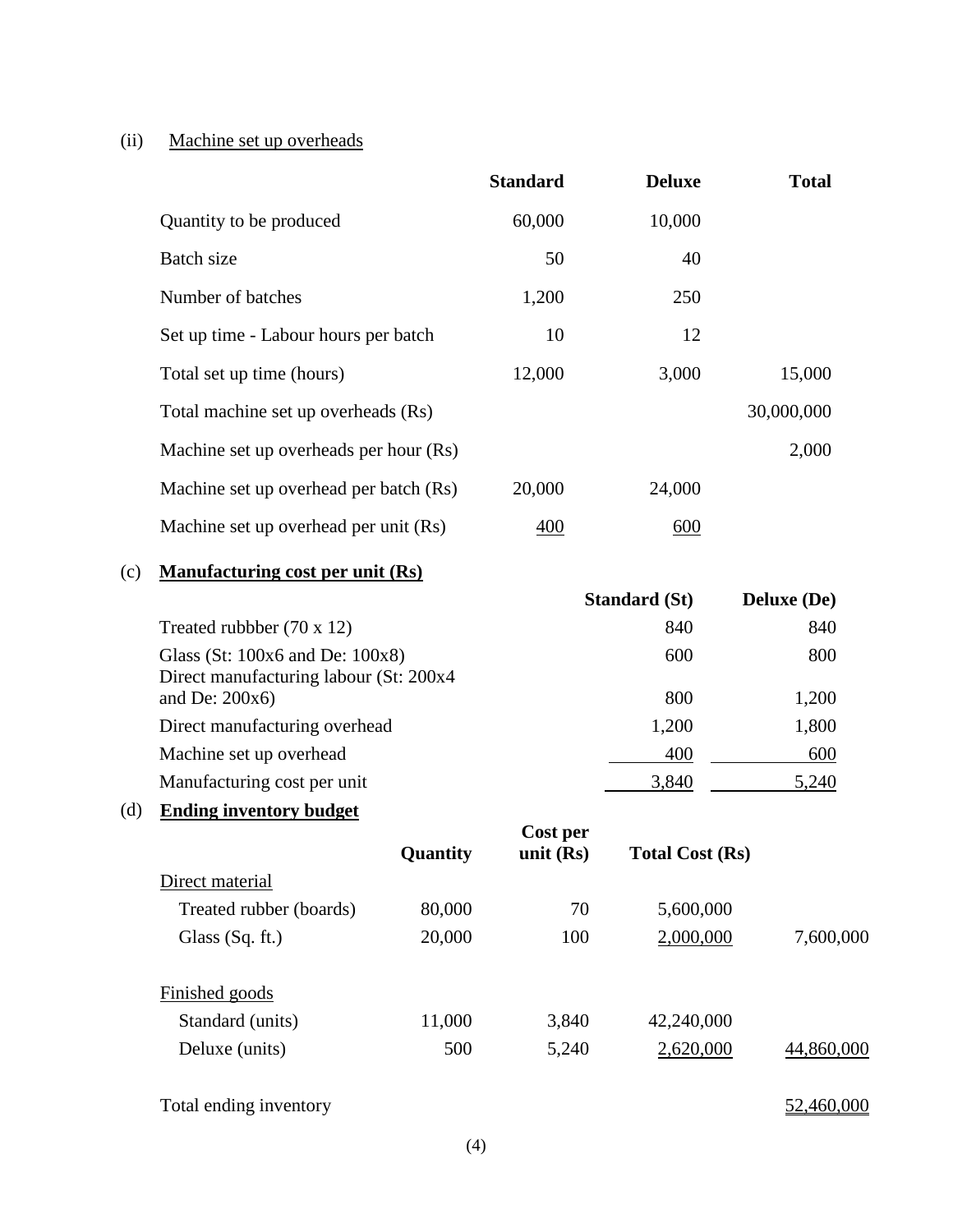#### **Cost of goods sold budget**

|                                       | <b>Rs</b>    | $\mathbf{Rs}$  |
|---------------------------------------|--------------|----------------|
| Direct material used                  |              | 102,800,000    |
| Direct manufacturing labour           |              | 60,000,000     |
| Manufacturing overheads $(90m + 30m)$ |              | 120,000,000    |
|                                       |              | 282,800,000    |
| Beginning inventory of finished goods | 6,460,000    |                |
| Ending inventory of finished goods    | (44,860,000) |                |
|                                       |              | (38, 400, 000) |
| Cost of goods sold                    |              | 244,400,000    |

|           |                 | <b>Sales</b><br><b>Qty</b> | <b>Std cost</b> | <b>Cost of sales</b><br>(Rs) |
|-----------|-----------------|----------------------------|-----------------|------------------------------|
| <b>OR</b> | <b>Standard</b> | 50,000                     | 3,840           | 192,000,000                  |
|           | <b>Deluxe</b>   | 10,000                     | 5,240           | 52,400,000                   |
|           |                 |                            |                 | 244,400,000                  |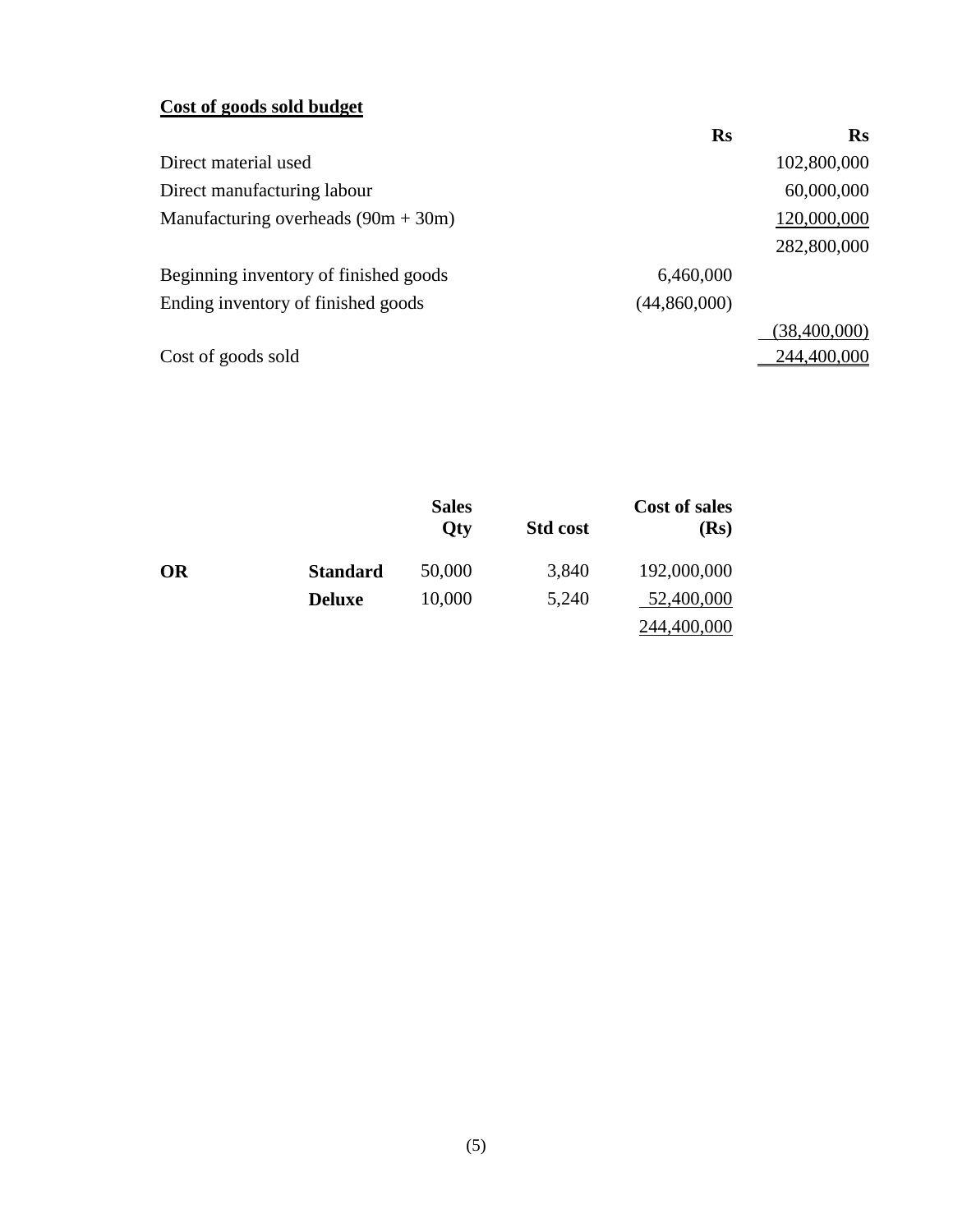| (a) |                                           | Don       | <b>Key</b> |
|-----|-------------------------------------------|-----------|------------|
|     |                                           | <b>Rs</b> | <b>Rs</b>  |
|     | Selling price per unit                    | 1,000     | 1,500      |
|     | Variable manufacturing cost per unit      | (600)     | (1,000)    |
|     | Variable marketing cost per unit          | (150)     | (350)      |
|     | Contribution margin per unit              | 250       | 150        |
|     | Number of regular machine hours           | 1.0       | 0.5        |
|     | Contribution margin per machine hour (Rs) | 250       | 300        |

*Note 1 : Please note that for Option I and option II below, contribution margin on 10,000 units of Don for the committed order, can be ignored since it is common for either option. In that sense, the relevant benefit of Option 1 would be Rs. 9 million and that of Option 2 would be Rs. 10 million.*

**Option 1:** Based on the ranking above, if preference is given to production of Key, then 10,000 units of Don (minimum requirement) and 80,000 units of Key (balance 40,000 hours / 0.5) should be produced.

The result will be as follows:

|                                                           | $\mathbf{R}$ s |
|-----------------------------------------------------------|----------------|
| Contribution margin on $10,000$ Don $(250 \times 10,000)$ | 2,500,000      |
| Contribution margin on $80,000$ Key (150 x $80,000$ )     | 12,000,000     |
| Total contribution margin                                 | 14,500,000     |
| Lease cost of high precision machine                      | (3,000,000)    |
| Net relevant benefit                                      | 11,500,000     |

**Option 2 :** If all the regular machine hours are used to produce Don instead, 50,000 units can be produced. The result will be as follows:

Contribution margin / Net relevant benefit (250 x 50,000) 12,500,000

 Even though Key has the higher contribution margin per machine hour, due to the lease cost of the high precision machine, the relevant operating profit generated from the first product mix is less than what could be derived by producing only Don.

 Therefore, the operating profit is maximised when Don is produced using the regular machine hours entirely. Hence 50,000 units of Don should be produced.

 **Rs**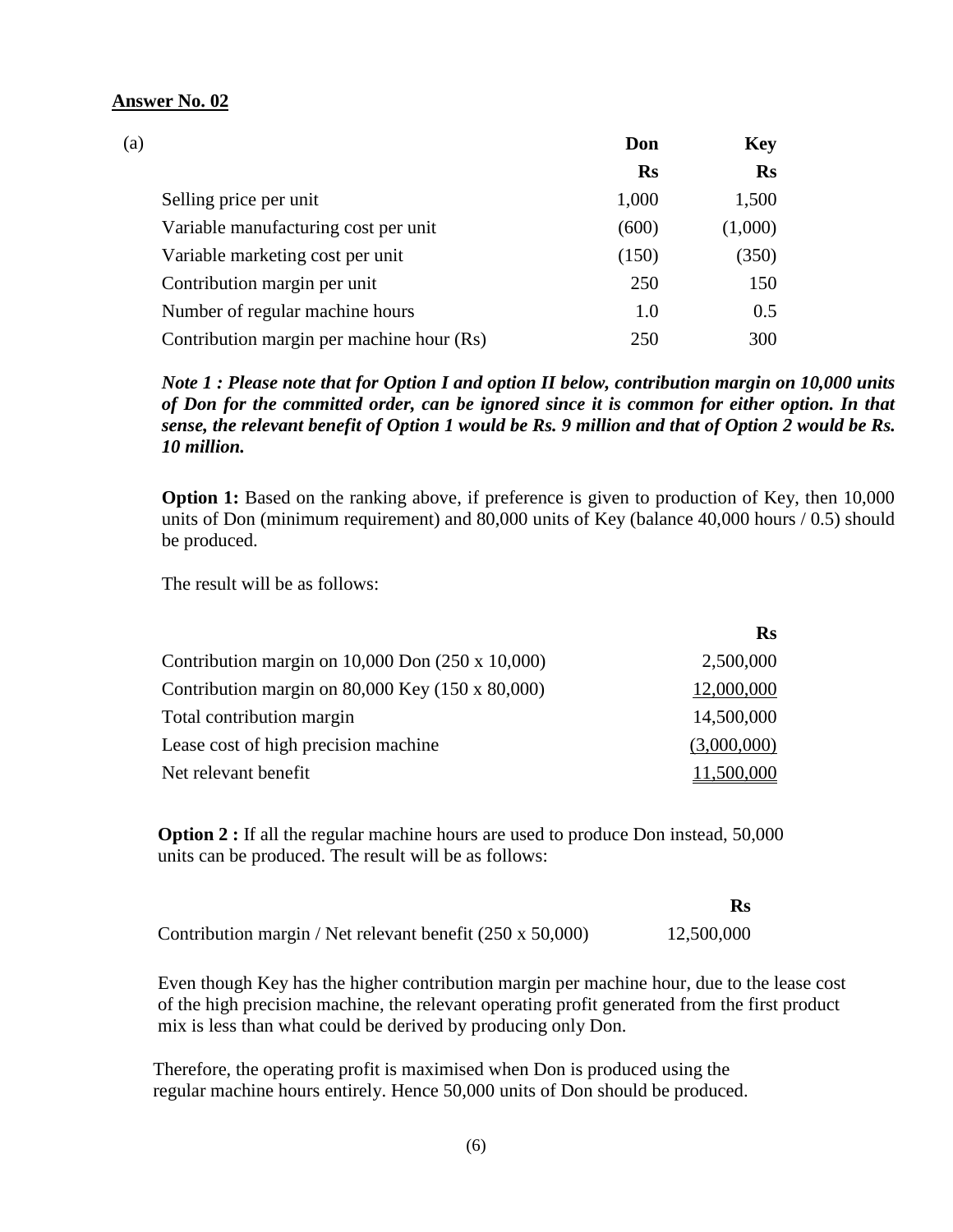Based on the ranking, if preference is given to production of Key, then 10,000 units of Don (minimum requirement) and 130,000 units of Key (balance 65,000 hours / 0.5) should be produced.

The result will be as follows:

(b)

|                                                             | $\mathbf{R}$ s |
|-------------------------------------------------------------|----------------|
| Contribution margin on $10,000$ Don $(250 \times 10,000)$   | 2,500,000      |
| Contribution margin on $130,000$ Key $(150 \times 130,000)$ | 19,500,000     |
| Total contribution margin                                   | 22,000,000     |
| Incremental cost of enhancing capacity                      | (1,500,000)    |
| Lease cost of high precession machine                       | (3,000,000)    |
| Net relevant benefit                                        | 17,500,000     |
|                                                             |                |

Instead, if all the regular machine hours are used to produce Don, 65,000 units can be produced.

The result will be as follows:

|                                                                  | <b>R</b> s  |
|------------------------------------------------------------------|-------------|
| Contribution margin / Net relevant benefit $(250 \times 65,000)$ | 18,750,000  |
| Incremental cost of enhancing capacity                           | (1,500,000) |
|                                                                  | 17,250,000  |

Therefore the new product mix should be 10,000 units of Don and 130,000 units of Key.

The operating profit will increase by Rs 5,000,000 (17,500,000 - 12,500,000)

| (c) |                                          | Don       | <b>Key</b> | <b>Bul</b>     |
|-----|------------------------------------------|-----------|------------|----------------|
|     |                                          | <b>Rs</b> | <b>Rs</b>  | $\mathbf{R}$ s |
|     | Selling price per unit                   | 1,000     | 1,500      | 1,200          |
|     | Variable manufacturing cost per unit     | (600)     | (1,000)    | (700)          |
|     | Variable marketing cost per unit         | (150)     | (350)      | (150)          |
|     | Contribution margin per unit             | 250       | 150        | 350            |
|     | Number of regular machine hours<br>(hrs) | 1.0       | 0.5        | 1.0            |
|     | Contribution margin per machine hour     | 250       | 300        | 350            |

(7)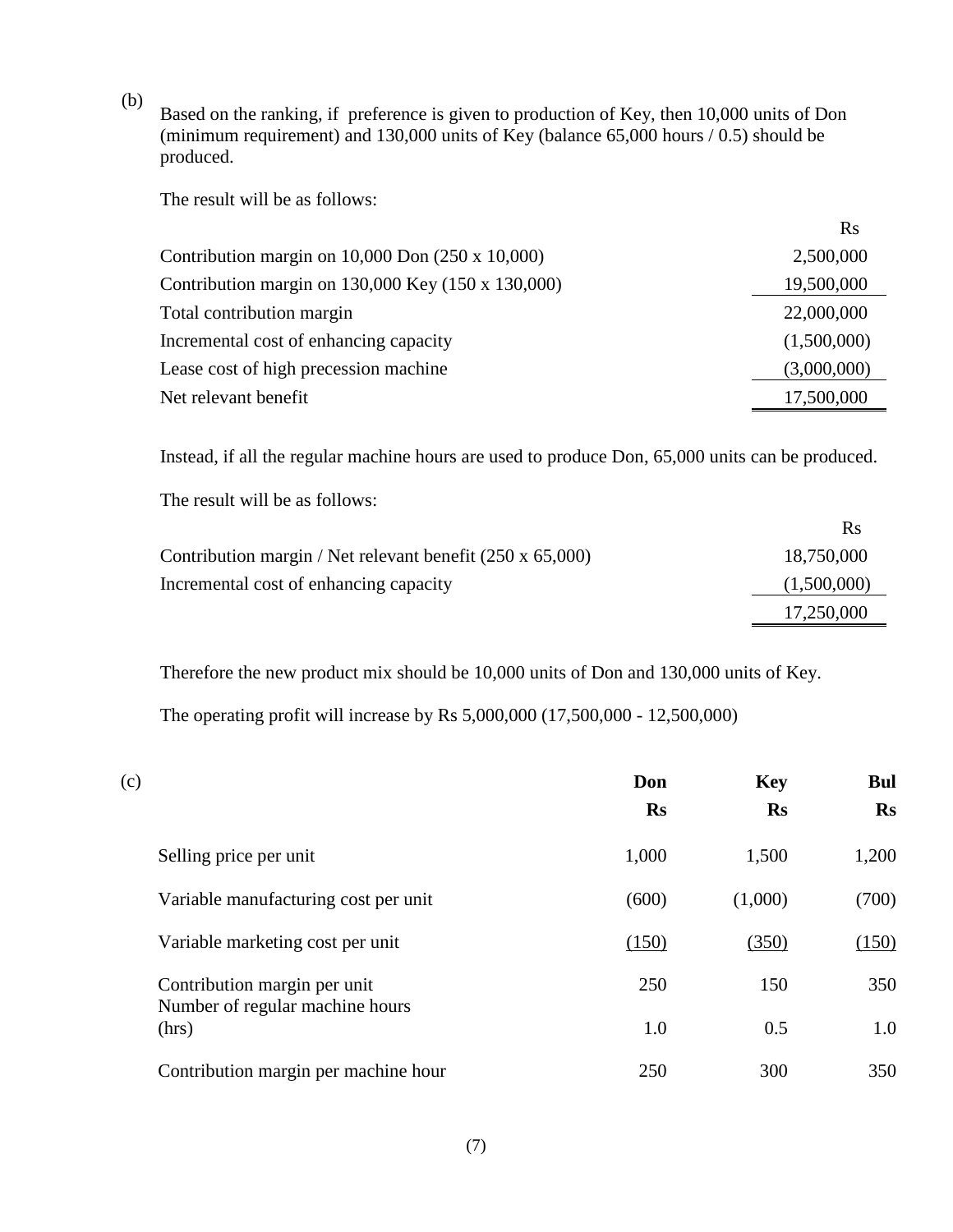Bul would be most preferred as it has the highest contribution margin per unit of constrained resource and does not require any additional overheads to be incurred such as lease cost of high precision machines.

Therefore the special order should be accepted.

When the special order is accepted, 20,000 units of Bul and 10,000 units of Don will require 30,000 regular machine hours, leaving 45,000 machine hours for Don or Key

If Key is made using all 45,000 hours, the operating profit will be  $45,000 \times 300 - 3,000,000 = \text{Rs}.$ 10,500,000.

If Don is made using all 45,000 hours, the operating profit will be  $45,000 \times 250 = \text{Rs}$ . 11,250,000

Therefore 45,000 units of Don should be produced using the balance machine hours.

Accordingly, the product mix and profits would be as follows

| 55,000 | units of Don              | 55,000 x 250        | 13,750,000  |
|--------|---------------------------|---------------------|-------------|
| 20,000 | units of Bul              | $20,000 \times 350$ | 7,000,000   |
|        | Total contribution        |                     | 20,750,000  |
|        | Capacity enhancement cost |                     | (1,500,000) |
|        | Operating profit          |                     | 19,250,000  |

**Rs**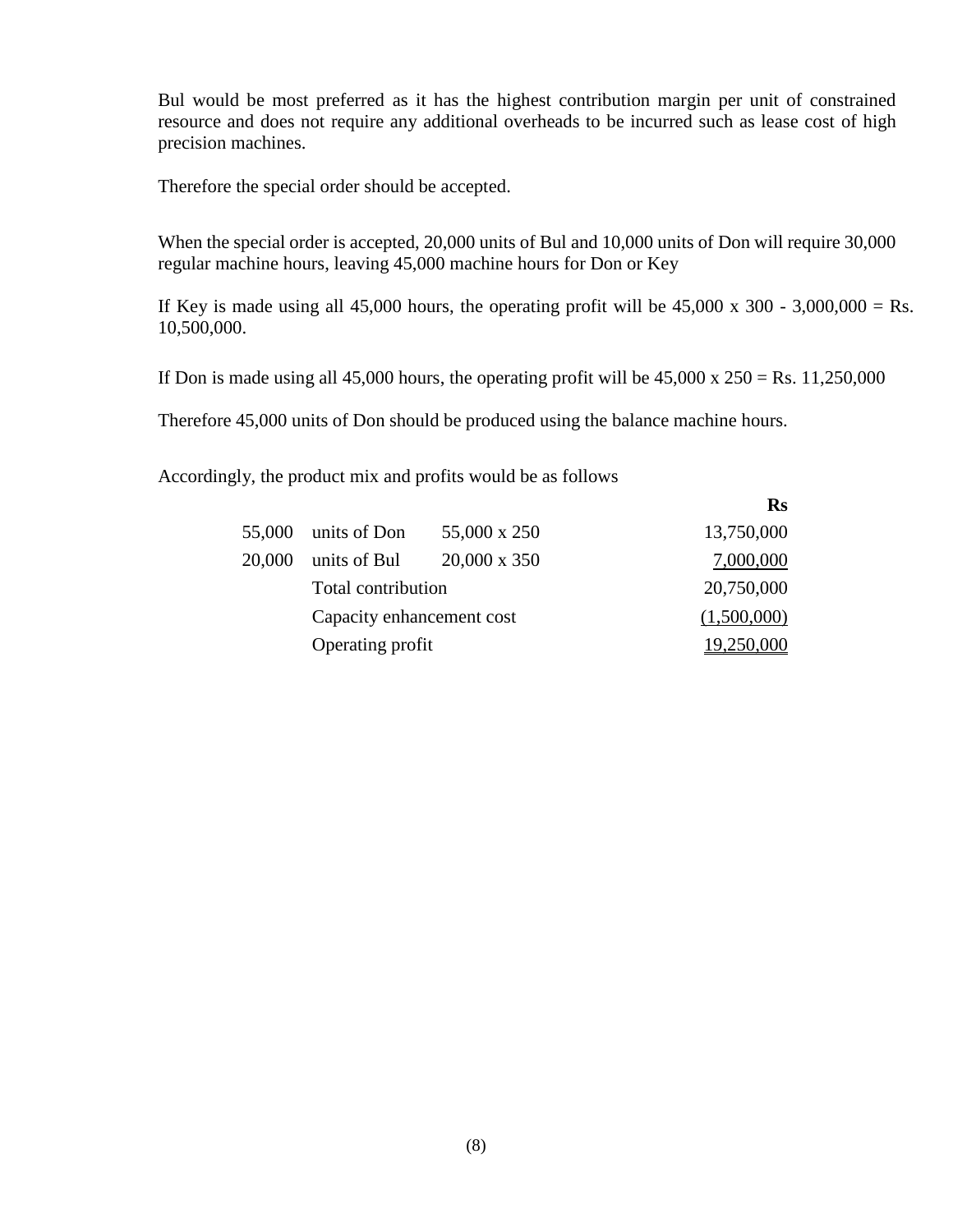(a) The payback period method measures the period in which the total investment could be fully recovered. For this, both undiscounted and discounted cash flows can be used.

This method has the following drawbacks:

- ♦ It ignores cash flows earned after the payback period
- ♦ Undiscounted payback period does not consider time value of money, it can recommend a negative NPV project
- ♦ It could give incorrect ranking when evaluating projects It does not give the amount of the profitability of the
- ♦ project

However, in the following situations, the payback method is frequently used:

- ♦ When ranking projects where a firm has liquidity constraints and require fast repayment of capital
- ♦ When evaluating risky investments in uncertain markets with fast design and product changes
- ♦ When future cash flows are extremely difficult to predict In conjunction with other appraisal
- ♦ techniques
- ♦ Since it is easily understood by all levels of management

| (b) |                            |                          |                          |                          |         |         | <b>Rs.</b> '000 |
|-----|----------------------------|--------------------------|--------------------------|--------------------------|---------|---------|-----------------|
|     | <b>Cash flows</b>          | Year 0                   | Year 1                   | Year 2                   | Year 3  | Year 4  | Year 5          |
|     | Mezzanine floor            | (50,000)                 |                          |                          |         |         | 5,000           |
|     | Floor maintenance          | -                        | (1,000)                  | (1,000)                  | (1,000) | (1,000) | (1,000)         |
|     | Pallet trucks              | (5,000)                  | $\overline{\phantom{a}}$ | $\overline{\phantom{a}}$ |         |         |                 |
|     | Lost revenue from forklift | $\overline{\phantom{a}}$ | (1,200)                  | (1,200)                  | (1,200) | (1,200) | (1,200)         |
|     | Saving on rent $(W1)$      | -                        | 41,800                   | 7,800                    | 7,800   | 7,800   | 7,800           |
|     | Saving on security         | -                        | 600                      | 600                      | 600     | 600     | 600             |
|     | Saving on transport        | -                        | 1,300                    | 1,300                    | 1,300   | 1,300   | 1,300           |
|     | Saving on travelling       |                          | 100                      | 100                      | 100     | 100     | 100             |
|     | Net cash flow              | (55,000)                 | 41,600                   | 7,600                    | 7,600   | 7,600   | 12,600          |
|     | DF(@15%)                   | 1.000                    | 0.870                    | 0.756                    | 0.658   | 0.572   | 0.497           |
|     | <b>DCF</b>                 | (55,000)                 | 36,192                   | 5,746                    | 5,001   | 4,347   | 6,262           |
|     | <b>NPV</b>                 | 2,548                    |                          |                          |         |         |                 |

Since NPV is positive it is recommended to invest in the Mezzanine Floor.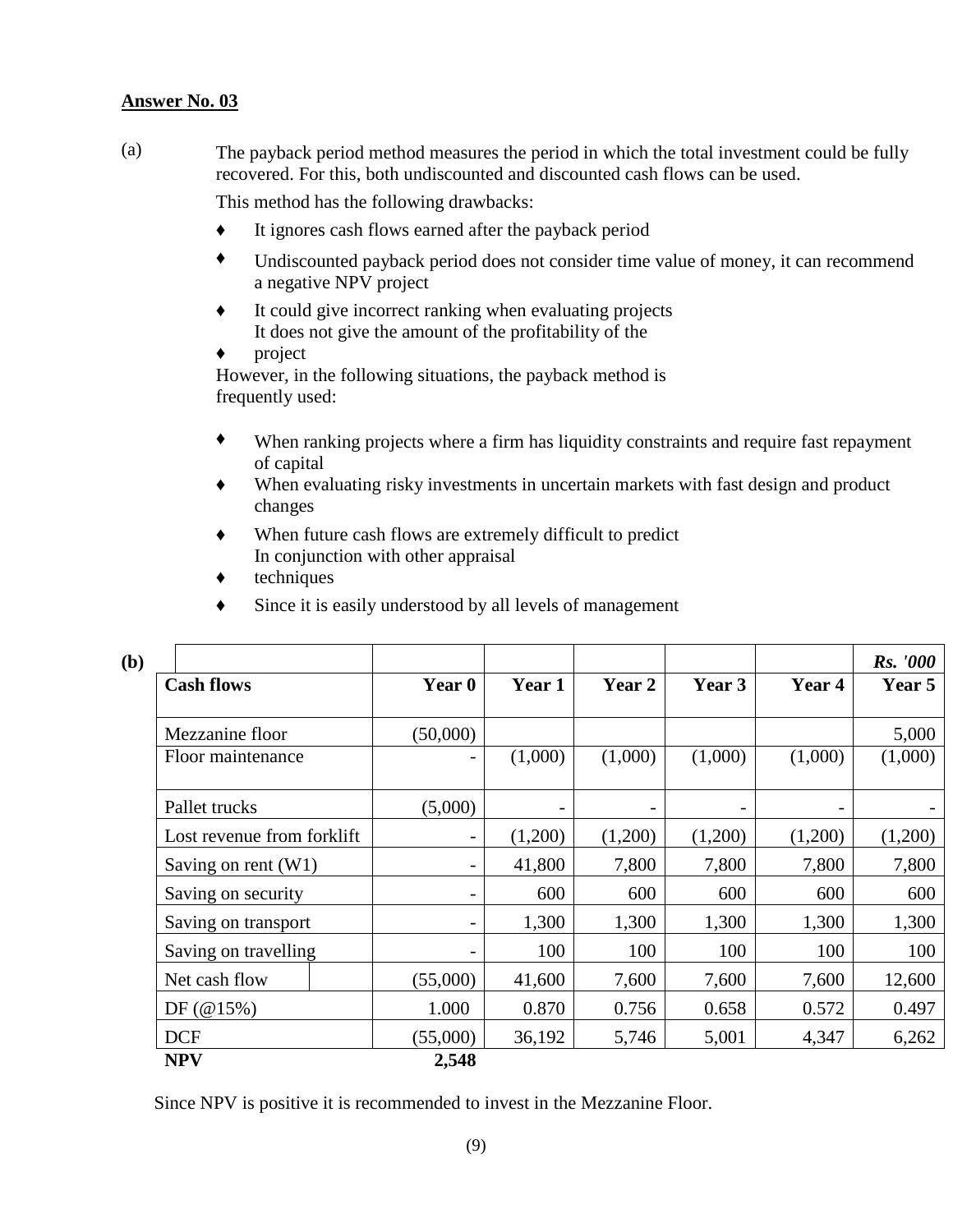#### **Working 1 (W1)**

|                             | Year 1  | <b>Year 2</b> | Year 3  | Year 4  | Year 5  |
|-----------------------------|---------|---------------|---------|---------|---------|
| Rent for the relevant years | 15,600  | 15,600        | 15,600  | 15,600  | 15,600  |
| Advance paid (50%)          | (7,800) | (7,800)       | (7,800) | (7,800) | (7,800) |
| Refund of the advance rent  | 39,000  |               |         | -       |         |
| Agreement cancellation fees | (5,000) |               |         |         |         |
| Rent savings                | 41,800  | 7,800         | 7,800   | 7,800   | ,800    |

- ♦ Scrap value of the forklift is not an incremental revenue since it was an existing machine
- ♦ Old salary of security personnel is not relevant
- ♦ Consultant's fee is committed/sunk, therefore not relevant
- ♦ Existing handling workers' salary is not an incremental/avoidable cost
- ♦ Stores manager's salary is not an incremental/avoidable revenue

#### **Alternate Answer**

| Cash flows           | Year <sub>00</sub>           | Year <sub>01</sub> | Year <sub>02</sub> | Year <sub>03</sub>       | Year <sub>04</sub> | Year 05 |
|----------------------|------------------------------|--------------------|--------------------|--------------------------|--------------------|---------|
| Mezzanine floor      | (50,000)                     |                    |                    |                          |                    | 5,000   |
| Floor maintenance    | $\qquad \qquad -$            | (1,000)            | (1,000)            | (1,000)                  | (1,000)            | (1,000) |
| Pallet<br>trucks     | (5,000)                      |                    |                    |                          |                    |         |
|                      |                              |                    |                    |                          |                    |         |
| Ag. Cancellation fee | $\qquad \qquad \blacksquare$ | (5,000)            | -                  | $\overline{\phantom{a}}$ | -                  |         |
| Net cash             |                              |                    |                    |                          |                    |         |
| flow                 | (55,000)                     | (6,000)            | (1,000)            | (1,000)                  | (1,000)            | 4,000   |
| DF(@)                |                              |                    |                    |                          |                    |         |
| 15%)                 | 1.000                        | 0.870              | 0.756              | 0.658                    | 0.572              | 0.497   |
|                      |                              |                    |                    |                          |                    |         |
| <b>DCF</b>           | (55,000)                     | (5,220)            | (756)              | (658)                    | (572)              | 1,988   |
| <b>NPV</b>           | (60, 218)                    |                    |                    |                          |                    |         |

#### **PV of cash outflows from Mezzanine Floor**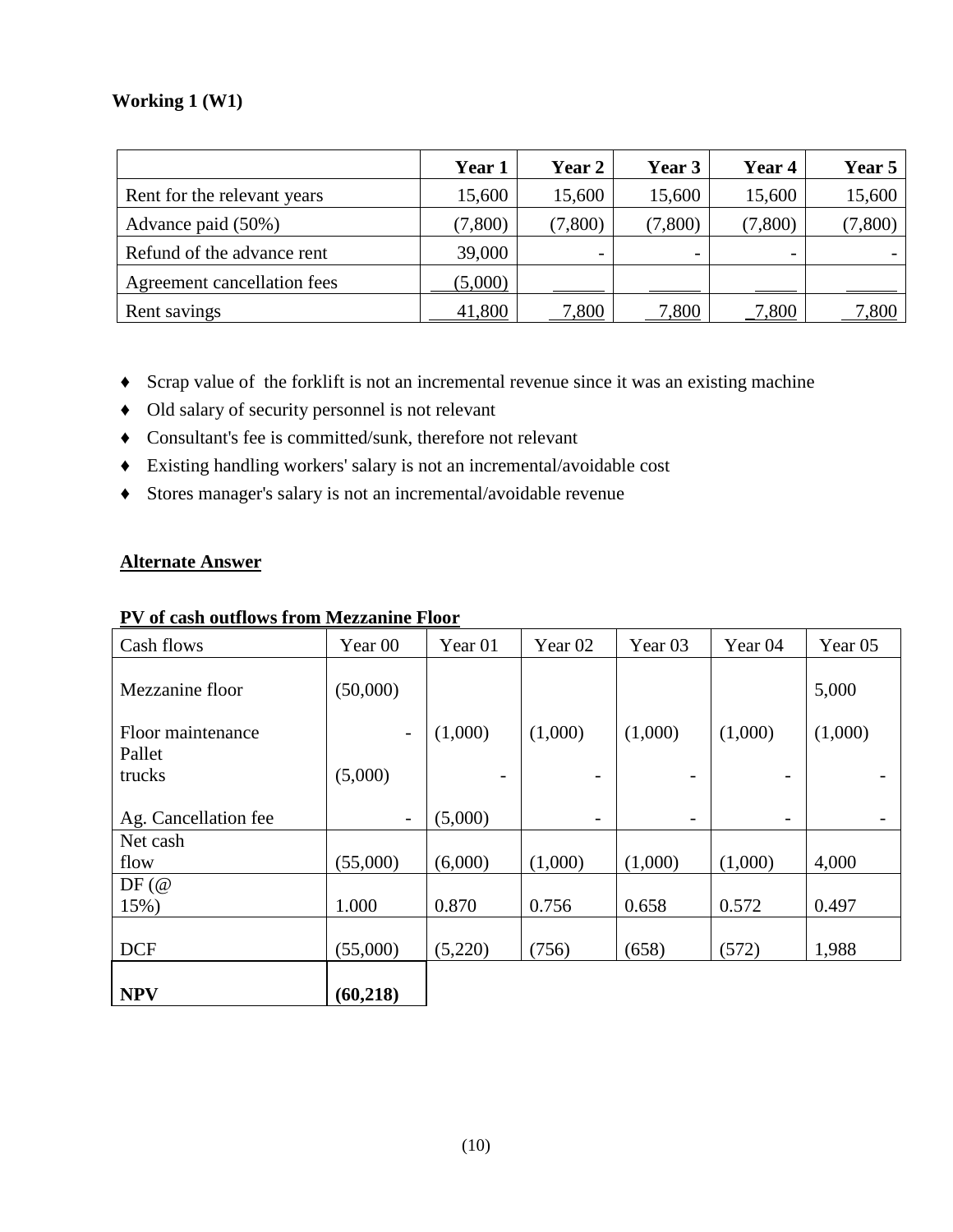#### **Alternate Answer**

#### **PV of cash outflows from Mezzanine Floor**

| <b>Cash flows</b>    | Year 00   | Year <sub>01</sub> | Year <sub>02</sub> | Year <sub>03</sub> | Year <sub>04</sub>       | Year <sub>05</sub> |
|----------------------|-----------|--------------------|--------------------|--------------------|--------------------------|--------------------|
| Mezzanine floor      | (50,000)  |                    |                    |                    |                          | 5,000              |
| Floor maintenance    |           | (1,000)            | (1,000)            | (1,000)            | (1,000)                  | (1,000)            |
| Pallet trucks        | (5,000)   |                    |                    |                    |                          |                    |
| Ag. Cancellation fee |           | (5,000)            | -                  |                    | $\overline{\phantom{a}}$ |                    |
| Net cash flow        | (55,000)  | (6,000)            | (1,000)            | (1,000)            | (1,000)                  | 4,000              |
| DF(@15%)             | 1.000     | 0.870              | 0.756              | 0.658              | 0.572                    | 0.497              |
| <b>DCF</b>           | (55,000)  | (5,220)            | (756)              | (658)              | (572)                    | 1,988              |
| <b>NPV</b>           | (60, 218) |                    |                    |                    |                          |                    |

#### **PV of cash outflows relating to Present External Warehouse**

| <b>Cash flows</b>         | Year 0   | Year 1    | Year 2  | Year 3  | Year 4  | Year 5  |
|---------------------------|----------|-----------|---------|---------|---------|---------|
| Revenue from              |          |           |         |         |         |         |
| forklift                  |          | 1,200     | 1,200   | 1,200   | 1,200   | 1,200   |
| Security expenses         | -        | (600)     | (600)   | (600)   | (600)   | (600)   |
| <b>Transport expenses</b> | -        | (1,300)   | (1,300) | (1,300) | (1,300) | (1,300) |
| Travelling                |          | (100)     | (100)   | (100)   | (100)   | (100)   |
| Rent expenses             | -        | (46,800)  | (7,800) | (7,800) | (7,800) | (7,800) |
|                           |          |           |         |         |         |         |
| Net cash flow             | -        | (47,600)  | (8,600) | (8,600) | (8,600) | (8,600) |
| DF $(\emptyset 15\%)$     | 1.000    | 0.870     | 0.756   | 0.658   | 0.572   | 0.497   |
| <b>DCF</b>                | -        | (41, 412) | (6,502) | (5,659) | (4,919) | (4,274) |
| <b>NPV</b>                | (62,766) |           |         |         |         |         |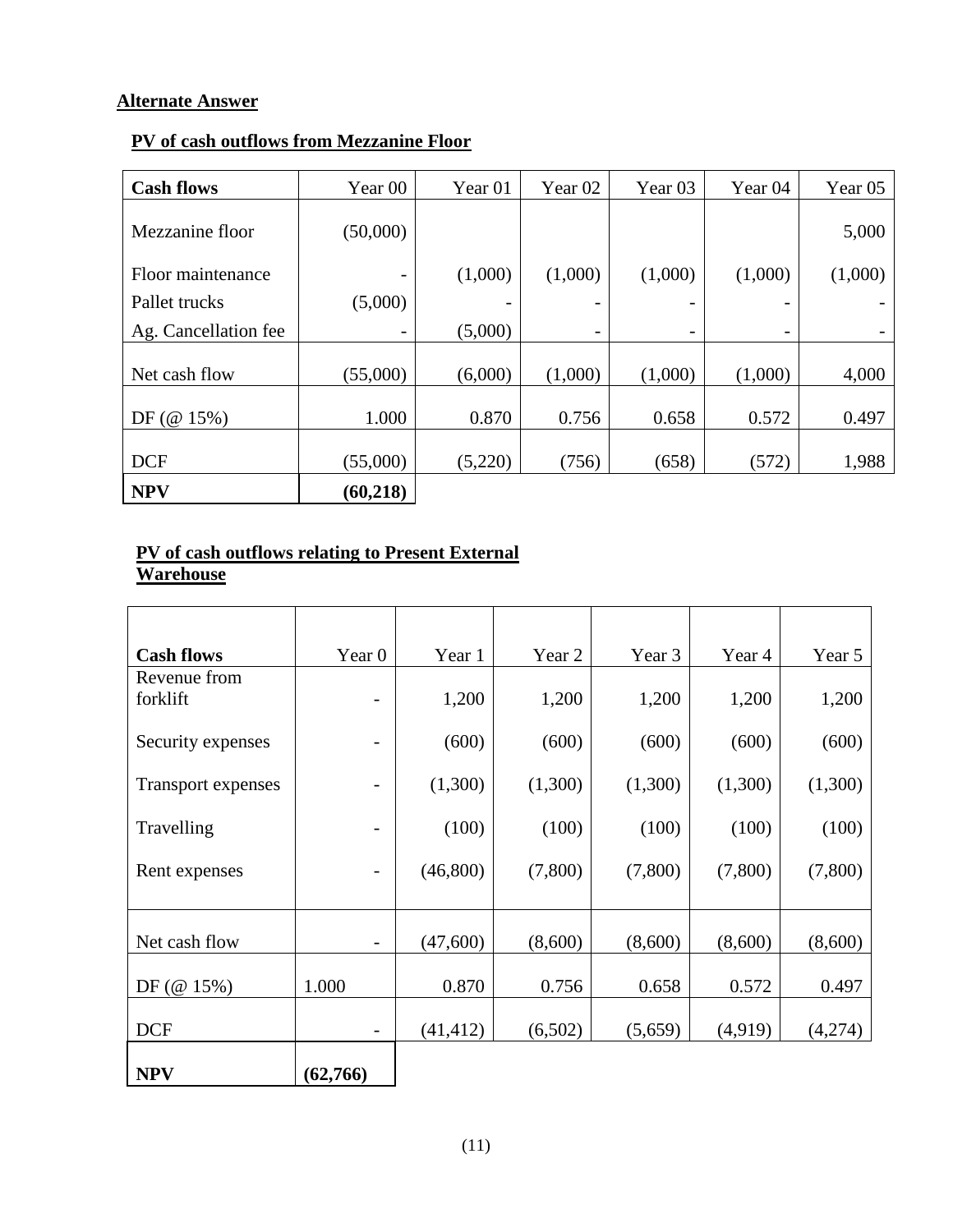| (a) | According to the present system                                      | <b>Rs</b>        |                  |                  |
|-----|----------------------------------------------------------------------|------------------|------------------|------------------|
|     | Material cost                                                        | 64,474,000       |                  |                  |
|     | Labour cost                                                          | 6,000,000        |                  |                  |
|     | Manufacturing overheads                                              | 5,000,000        |                  |                  |
|     | Total joint cost                                                     | 75,474,000       |                  |                  |
|     | Less: Sales of by-product                                            | (474,000)        |                  |                  |
|     | Net joint cost                                                       | 75,000,000       |                  |                  |
|     | Total output                                                         | 300,000          |                  |                  |
|     | Cost per unit                                                        | 250.00           |                  |                  |
|     |                                                                      | <b>Product A</b> | <b>Product B</b> | <b>Product C</b> |
|     | Selling price                                                        | 275.00           | 425.00           | 520.00           |
|     | Output (units)                                                       | 158,000          | 94,800           | 47,200           |
|     | <b>Sales</b>                                                         | 43,450,000       | 40,290,000       | 24,544,000       |
|     | <b>Total sales</b>                                                   |                  |                  | 108,284,000      |
|     | Total cost                                                           |                  |                  | (75,000,000)     |
|     | Net profit                                                           |                  |                  | 33,284,000       |
| (b) | Output of Product A for the past six months                          |                  |                  | 158,000          |
|     | Expected output of Product E                                         | 150,100          |                  |                  |
|     | Selling price of Product E per kg                                    | 330              |                  |                  |
|     | Additional sales generated from sale of Product E                    | 49,533,000       |                  |                  |
|     | Loss of sale of Product A                                            | (43, 450, 000)   |                  |                  |
|     | Additional variable cost of further processing                       | (7,505,000)      |                  |                  |
|     | Additional fixed cost of further processing (0.2 million * 6 months) |                  |                  | (1,200,000)      |
|     | Net loss to the company                                              | (2,622,000)      |                  |                  |

Since further processing generates a loss of Rs. 2.622 million, the management's decision not to further process Product A is a valid decision.

- $(c) \rightarrow$  Sales prices of the chemicals are not at the same level
	- ♦ The cost should be apportioned on the benefit received from each chemical
	- ♦ The weight method is simple but it ignores the realisable value (benefit) of chemicals Therefore, the most suitable method in this situation is the sales value method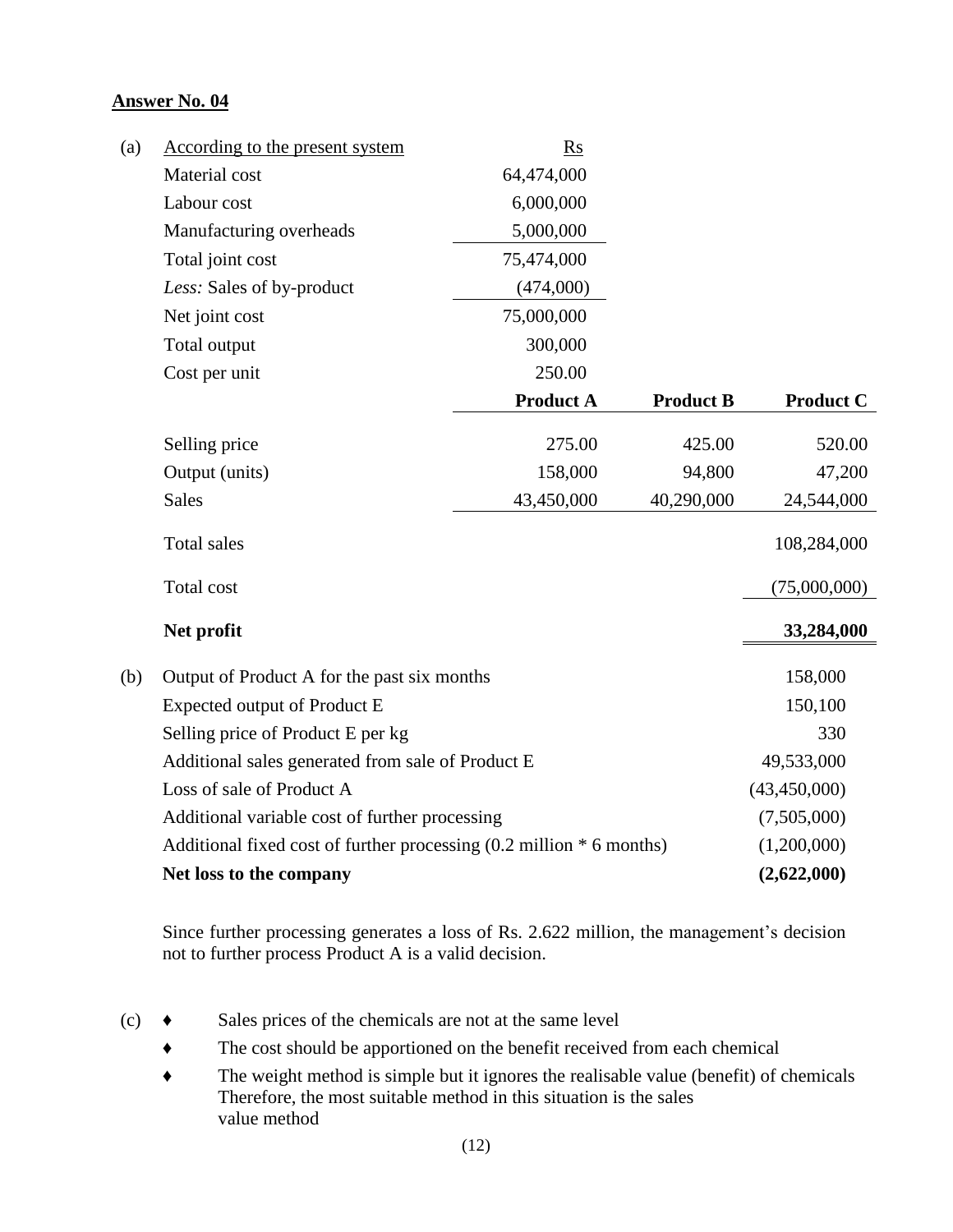|             | Sales at split off point<br><u>(Rs.)</u>        | <b>Cost allocation</b><br><u>(Rs.)</u> | Output<br>(Units) | Cost per unit<br><u>(Rs.)</u> |
|-------------|-------------------------------------------------|----------------------------------------|-------------------|-------------------------------|
| Product A   | 43,450,000.00                                   | 30,094,473.79                          | 158,000           | 190.47                        |
| Product B   | 40,290,000.00                                   | 27,905,784.79                          | 94,800            | 294.36                        |
| Product C   | 24,544,000.00                                   | 16,999,741.42                          | 47,200            | 360.16                        |
|             | 108,284,000.00                                  | 75,000,000.00                          | 300,000.00        |                               |
| (e)         |                                                 |                                        |                   | Rs.                           |
|             | Current price per kg of Product E               |                                        |                   | 330.00                        |
| Duty per kg |                                                 |                                        |                   | 100.00                        |
|             | Possible minimum price per kg in the market     |                                        |                   | 430.00                        |
|             | Additional sales from Product E (430*150,100)   |                                        |                   | 64,543,000                    |
|             | Total additional cost                           |                                        |                   | (8,705,000)                   |
|             | Loss of sales of Product A                      |                                        |                   | (43, 450, 000)                |
|             | <b>Additional benefit of further processing</b> |                                        |                   | 12,388,000                    |

75,000,000

#### (d) Total joint cost after deducting sales of by product

#### **OR**

Additional revenue due from price increases from import duty

| Additional benefit of further processing | 12,388,000  |
|------------------------------------------|-------------|
| Previous loss per part (b) above         | (2,622,000) |
| $= 100 * 150,100$                        | 15,010,000  |

 Since there is an additional benefit, even after taking in to account of the possible tax, if further processing of Product E takes place, the management can be advised to manufacture Product E in the future.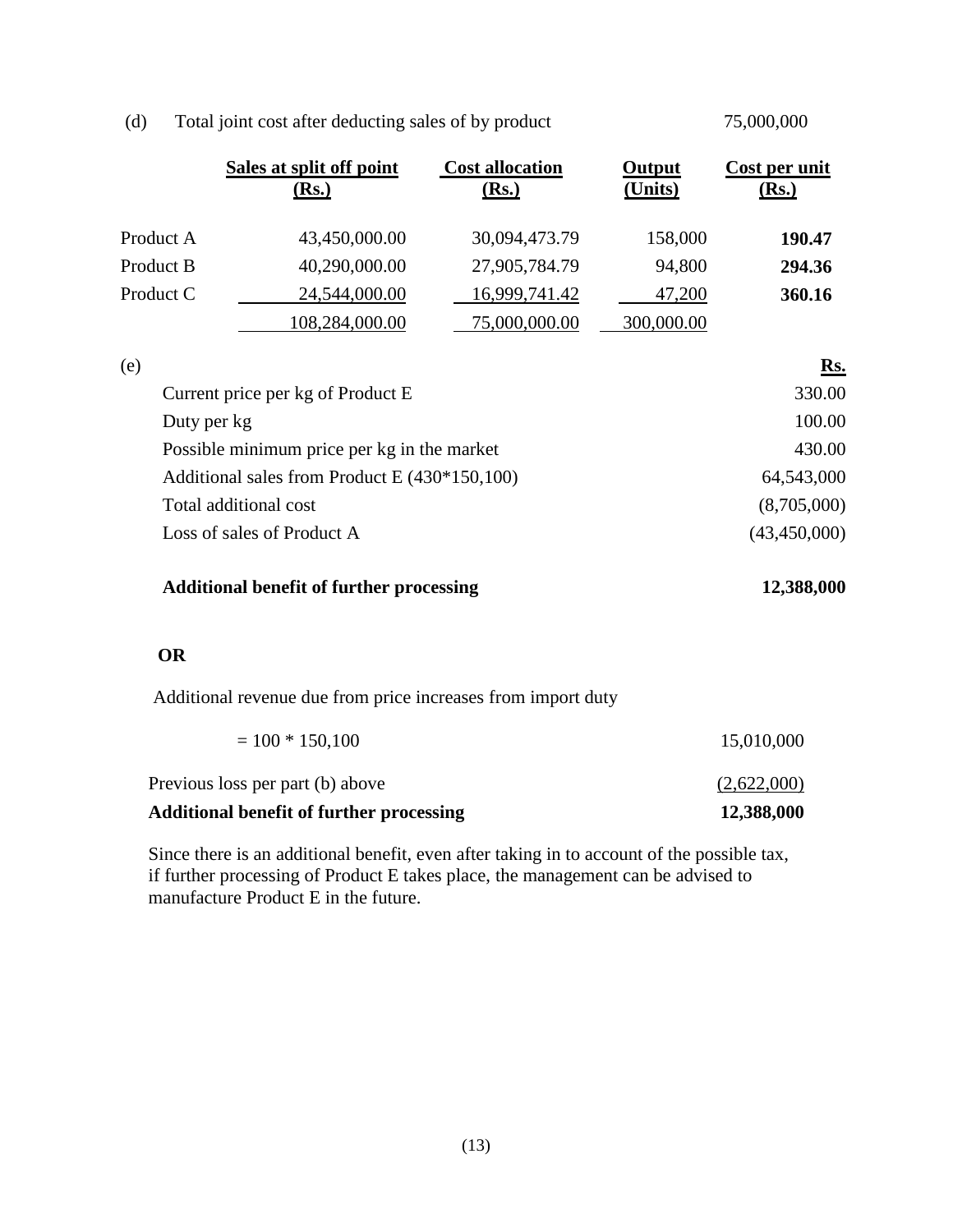(a) (i) Fixed manufacturing overhead cost per unit  $= 75,000,000/3,000$  **=** Rs. 25,000 per three-wheeler (TW)

#### (ii) Per unit cost (Rs)

| Variable manufacturing cost           | 98,000  |
|---------------------------------------|---------|
| Fixed manufacturing overhead per unit | 25,000  |
| Total manufacturing cost per unit     | 123,000 |

| (iii) |                                      | October | November | December |
|-------|--------------------------------------|---------|----------|----------|
|       | Number of units sold                 | 2,000   | 2,900    | 3,200    |
|       | Number of units manufactured         | 3,200   | 2,400    | 3,800    |
|       | Increase / decrease in the inventory | 1,200   | (500)    | 600      |
|       | Inventory at the beginning           |         | 1,200    | 700      |
|       | Inventory at the end                 | 1.200   | 700      | 1,300    |

# (b) Operating profit - Absorption costing (Rs '000)

|                                             |       | October | November | December  |
|---------------------------------------------|-------|---------|----------|-----------|
| Revenue @                                   | 160   | 320,000 | 464,000  | 512,000   |
| Cost of goods sold                          |       |         |          |           |
| Beginning inventory @                       | 123   |         | 147,600  | 86,100    |
| Variable manufacturing costs @              | 98    | 313,600 | 235,200  | 372,400   |
| Fixed manufacturing costs @                 | 25    | 80,000  | 60,000   | 95,000    |
| Cost of goods available for sale            |       | 393,600 | 442,800  | 553,500   |
| Ending inventory @                          | 123   | 147,600 | (86,100) | (159,900) |
|                                             |       | 246,000 | 356,700  | 393,600   |
| Adjustment for manufacturing variances (W1) |       | 5,000   | (15,000) | 20,000    |
| Total cost of goods sold                    |       | 241,000 | 371,700  | 373,600   |
|                                             |       |         |          |           |
| Operating profit                            |       | 79,000  | 92,300   | 138,400   |
| Bonus (Rs '000) @                           | 0.50% | 395     | 462      | 692       |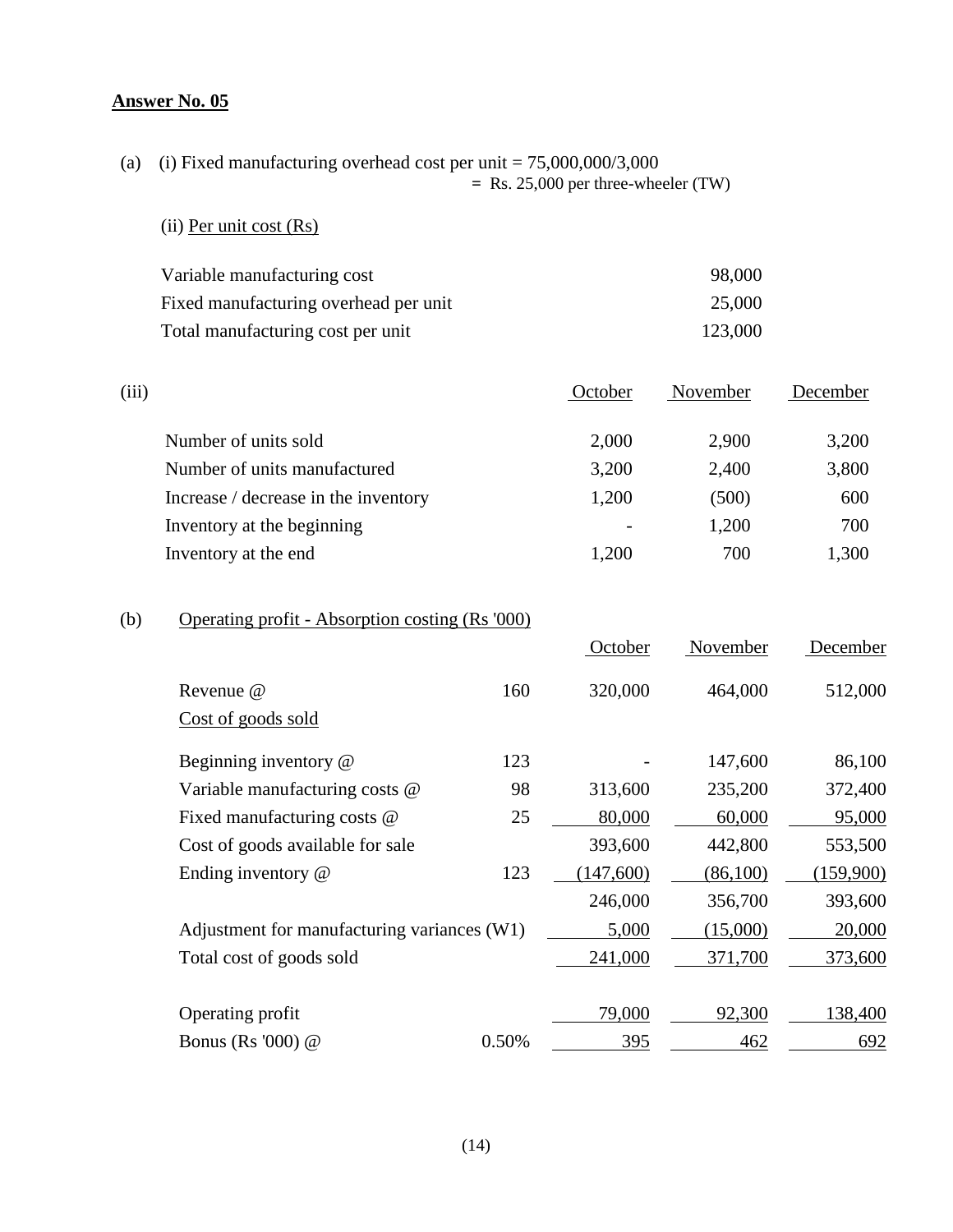|     | (W1)<br>Excess / (shortage) of production     |         | October<br>200 | November<br>(600) | December<br>800 |
|-----|-----------------------------------------------|---------|----------------|-------------------|-----------------|
|     | Adjustment @                                  | 25      | 5,000          | (15,000)          | 20,000          |
| (c) | Operating profit - Marginal Costing (Rs '000) |         |                |                   |                 |
|     |                                               |         | October        | November          | December        |
|     | Revenue @                                     | 160     | 320,000        | 464,000           | 512,000         |
|     | Cost of goods sold                            |         |                |                   |                 |
|     | Beginning inventory @                         | 98      |                | 117,600           | 68,600          |
|     | Variable manufacturing costs @                | 98      | 313,600        | 235,200           | 372,400         |
|     | Cost of goods available for sale              |         | 313,600        | 352,800           | 441,000         |
|     | Ending inventory @                            | 98      | 117,600        | 68,600            | 127,400         |
|     | Variable cost of goods sold                   |         | 196,000        | 284,200           | 313,600         |
|     | Contribution                                  |         | 124,000        | 179,800           | 198,400         |
|     | Fixed manufacturing costs                     |         | 75,000         | 75,000            | 75,000          |
|     | Operating profit                              |         | 49,000         | 104,800           | 123,400         |
|     | Bonus (Rs '000) @                             | 0.50%   | 245            | 524               | 617             |
| (d) |                                               | October | November       | December          | Total           |
|     | Absorption costing bonus                      | 395.00  | 461.50         | 692.00            | 1,548.50        |
|     | Marginal costing bonus                        | 245.00  | 524.00         | 617.00            | 1,386.00        |
|     | Difference                                    | 150.00  | (62.50)        | 75.00             | 162.50          |

 The difference in the bonus under the two methods arises because of the difference in production and sales, in other words due to variation in inventory

|                                    | October | November | December |
|------------------------------------|---------|----------|----------|
| As per (a) (iii) Increase $\prime$ |         |          |          |
| decrease in the inventory          | 1,200   | (500)    | 600      |

With absorption costing, by building for inventory, the CEO can capitalise Rs 25,000 of fixed manufacturing overhead costs per unit.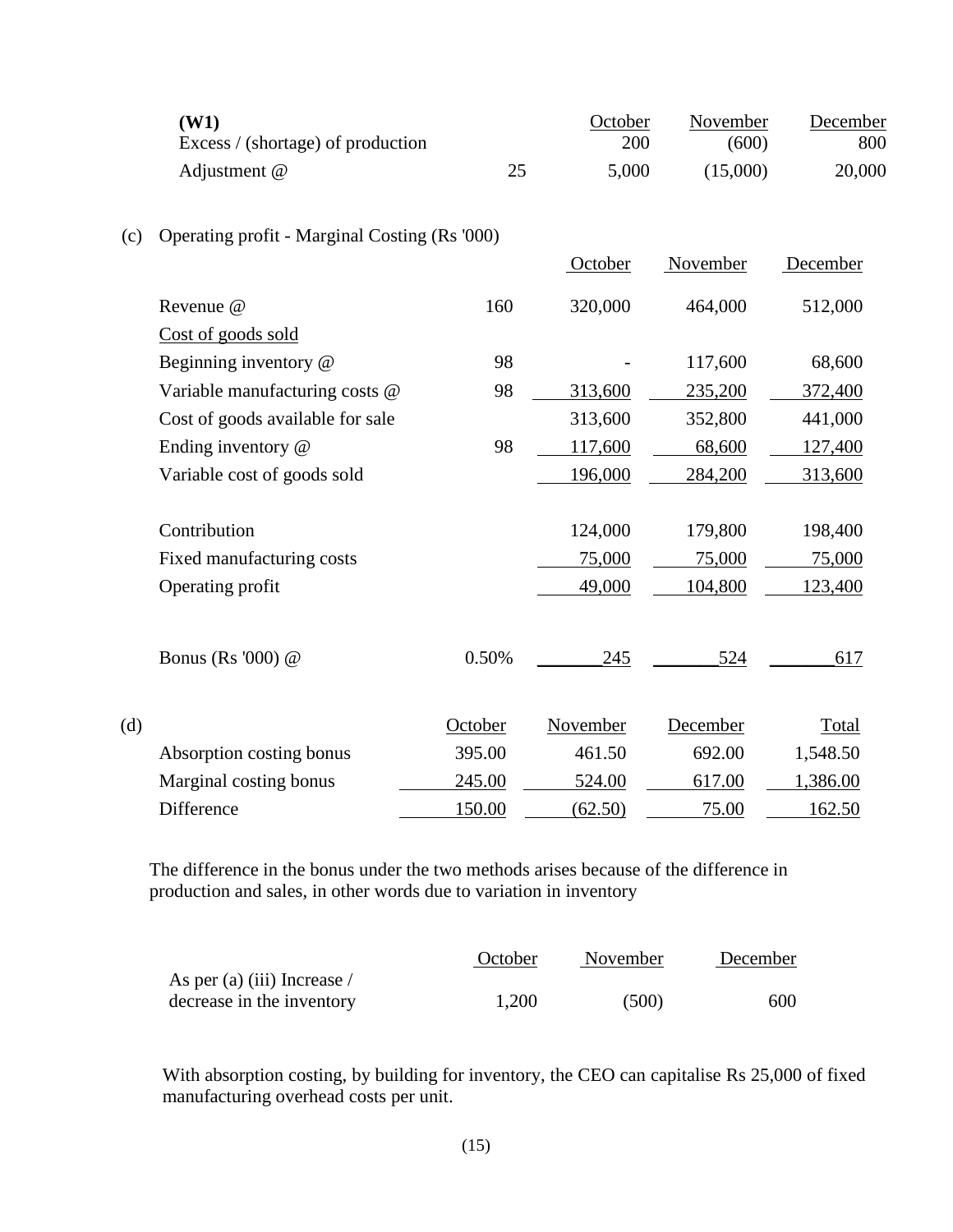This will provide a bonus payment of Rs 125 (25,000 x 0.5%) per unit.

Operating income under absorption costing will exceed that under marginal costing when production is greater than sales. Over the three month period, the inventory build-up is 1,300 units giving a difference of Rs 162,500 (125 x 1,300) in bonus payments.

The CEO will be benefitted by increasing the production irrespective of sales. As a result,therefore, inventories could be built-up and inventory holding costs also might be increased.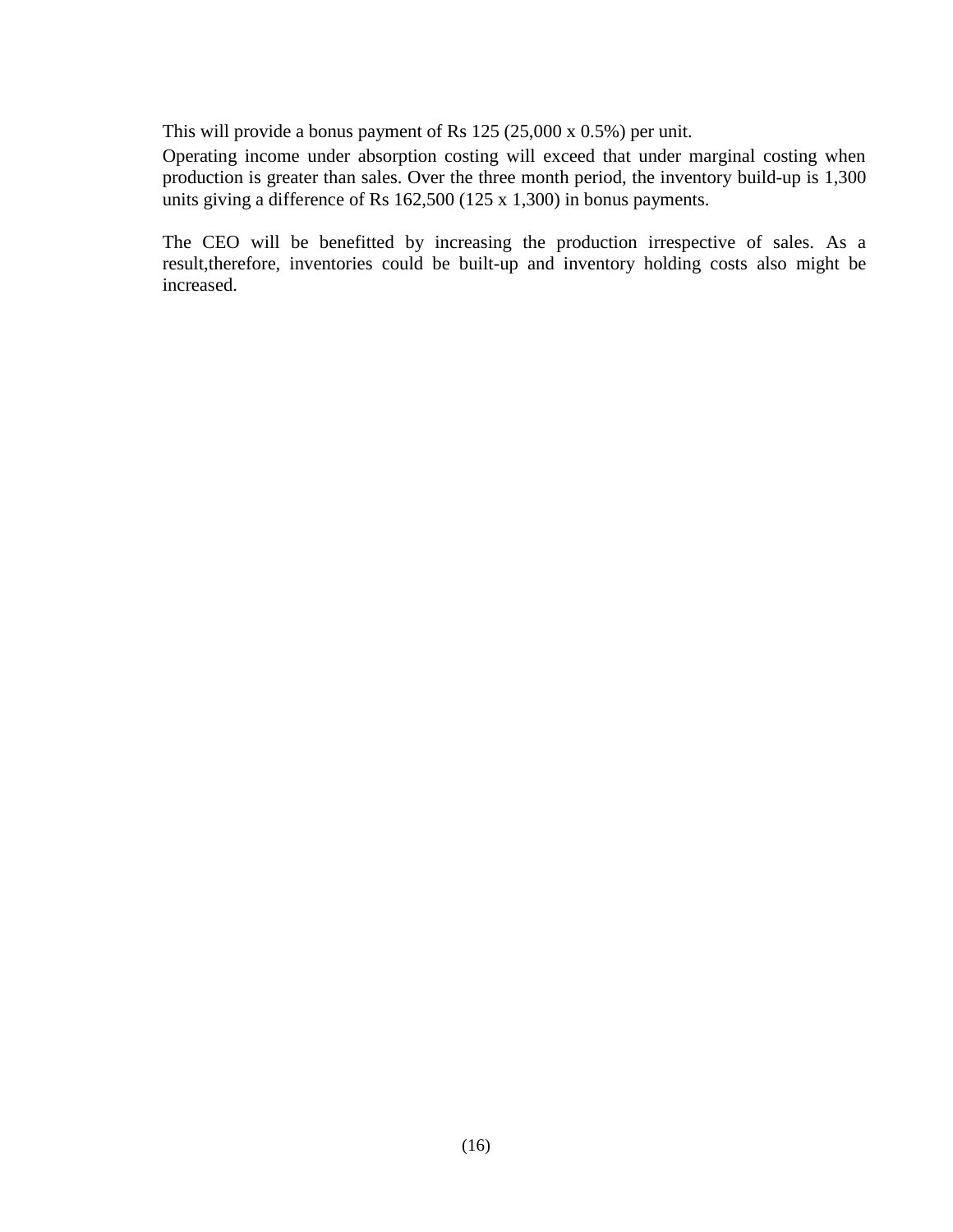| (a) |                                                   | Rs.         |
|-----|---------------------------------------------------|-------------|
|     | Direct material I (1,210,000/5,500)               | 220.00      |
|     | Direct material II (7,040,000/5,500)              | 1,280.00    |
|     | Direct labour (660,000/5,500)                     | 120.00      |
|     | Varibale overheads (412,500/5500)                 | 75.00       |
|     | Fixed production overheads (275,000/5,500)        | 50.00       |
|     | <b>Standard cost per pack</b>                     | 1,745.00    |
|     | Or:                                               |             |
|     | 9,597,500/5,500                                   | 1,745.00    |
| (b) | <b>Sales</b>                                      | 5,500.00    |
|     | Less: Opening finished goods (349,000/1745)       | (200.00)    |
|     | <i>Add:</i> Closing finished goods (872,500/1745) | 500.00      |
|     | Manufactured units                                | 5,800.00    |
|     | Per pack overhead absorption (as above)           | 50.00       |
|     | Overheads for the manufactured units $(5,800*50)$ | 290,000.00  |
|     | Less: amount over-absorbed                        | (40,000.00) |
|     |                                                   |             |

#### **Budgeted fixed production overheads (Rs.) 250,000.00**

(c) (i) Material price variance = (Std price - Act price) Act Qty purchased

OR

(Standard price x Actual quantity purchased) – (Actual Price x Actual Quantity purchased)

Material I =  $[(1,210,000/11,000)*11,300 - (1,265,600)]$ 

#### **(22,600) Adverse**

Material II =  $[(7,040,000/44,000)*46,900 - (7,504,000)]$ 

| Nil | Favourable |
|-----|------------|
|     |            |

(ii) Material usage variance = (Std usage - Act usage) Std price

Material I =  $[(11,000/5500)*5800 - 11,300)]*110$ 

| 33,000 | Favourable |
|--------|------------|
|        |            |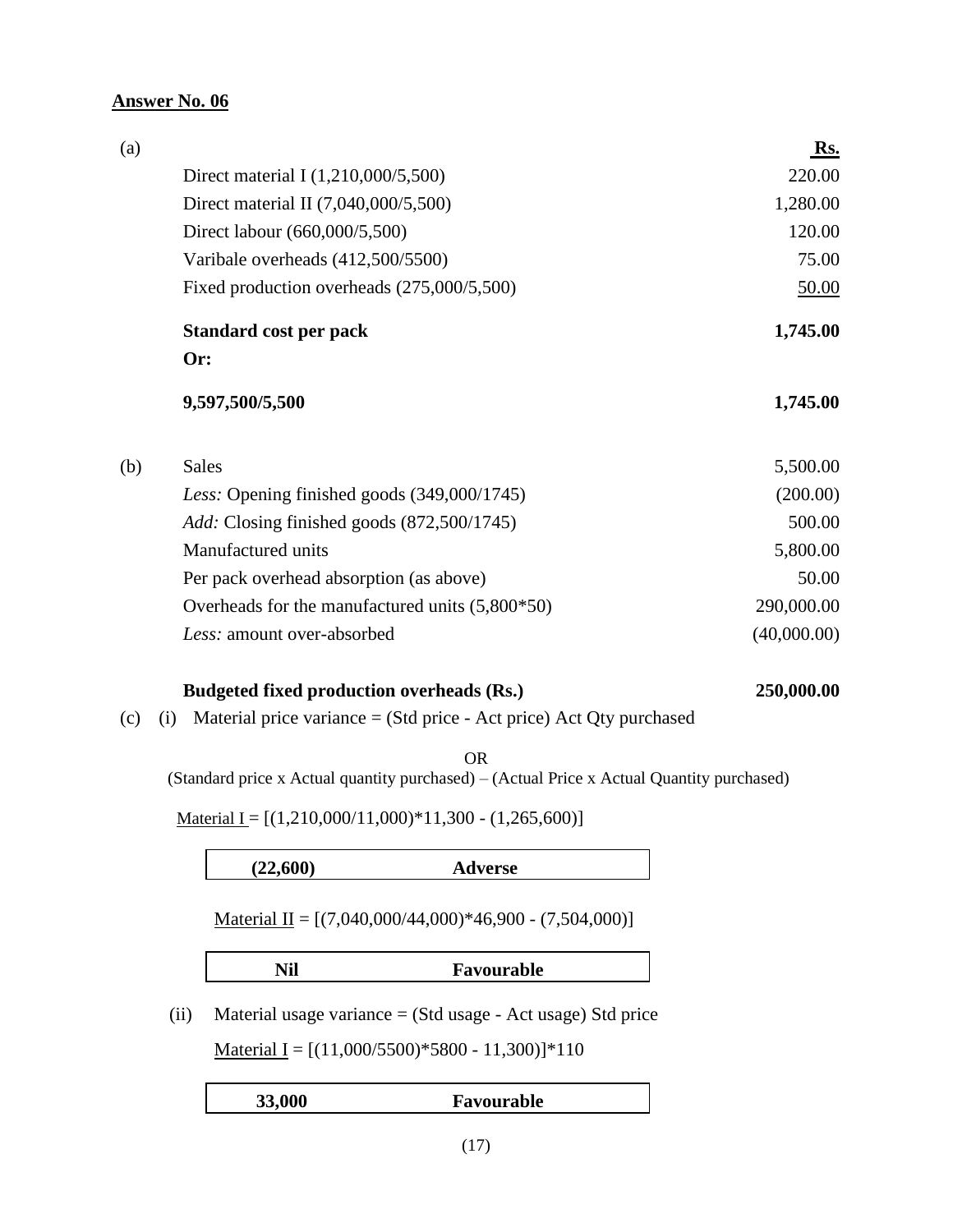Material II =  $[(44,000/5500*5800) - 46,900] * 160$ 

| (80,000.00) | <b>Adverse</b> |
|-------------|----------------|
|             |                |

(iii) Labour rate variance = (Std rate - Act rate) Act hours

 $= (660,000/2,750 - 650,000/2,600)$ <sup>\*</sup>2,600

| (26,000.00)<br>Adverse |
|------------------------|
|------------------------|

(iv) Labour efficiency variance = (Std hours - Act hours) Std rate

 $=[(2,750/5,500)*5,800 - 2,600)]*240$ 

| 72,000.00 | Favourable |
|-----------|------------|
|           |            |

(v) FOH expenditure variance = Btd OH - Actual OH.

 $= 250,000 - 280,000$ 

| (30,000.00)<br><b>Adverse</b> |
|-------------------------------|
|-------------------------------|

(d) Much motivated work environment than expected Availability of trained employees Strong supervisory team Incentive based productivity improvements Higher quality of material than expected Perfect functioning of plant and machinery than expected Errors in set standards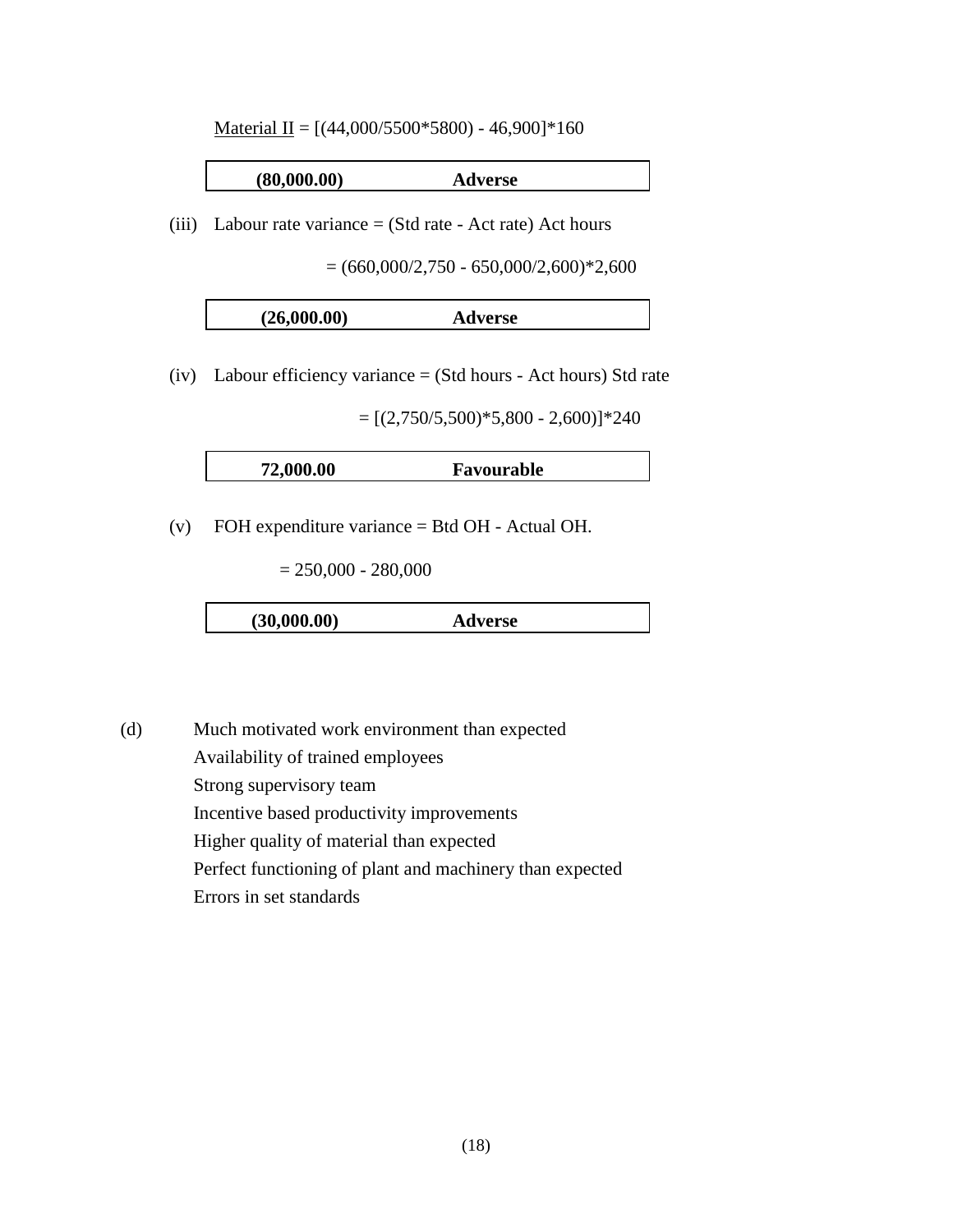(a)

#### (i) Sub-division of shares

This is where a company increases its number of shares by splitting/dividing its existing shares according to a predetermined ratio. As a result, the share price will decrease making it affordable for the common investors to buy. The stated capital will not change as a result of subdivision.

#### (ii) Rights issue

A rights issue is where the existing shareholders have the first right to subscribe to additional capital raised by the company. In other words shares are offered to existing shareholders based on a predetermined ratio. The value of stated capital will increase due to a rights issue.

#### (b)

# (i) **Net Assets Value per share**

31 December 2013

|      | Number of shares after rights<br>issue               | 60.00 | million |
|------|------------------------------------------------------|-------|---------|
|      | Rights issue 2:10                                    | 10.00 | million |
|      | Subdivided 5:4                                       | 10.00 | million |
| (ii) | Initial number of shares                             | 40.00 | million |
|      | Therefore: $((28.80*10)+(24*2))/12$                  | 28.00 |         |
|      | 2 new shares at Rs. 24 for every 10 existing shares  |       |         |
|      | After rights issue in February 2013                  |       |         |
|      |                                                      |       |         |
|      | Therefore; $(36*4)/5 =$                              | 28.80 |         |
|      | Subdivided in the ratio of 5:4                       |       |         |
|      | After sub-division in January 2013                   |       |         |
|      | Shareholders' funds/no. of shares in issue $(Rs.) =$ | 36.00 |         |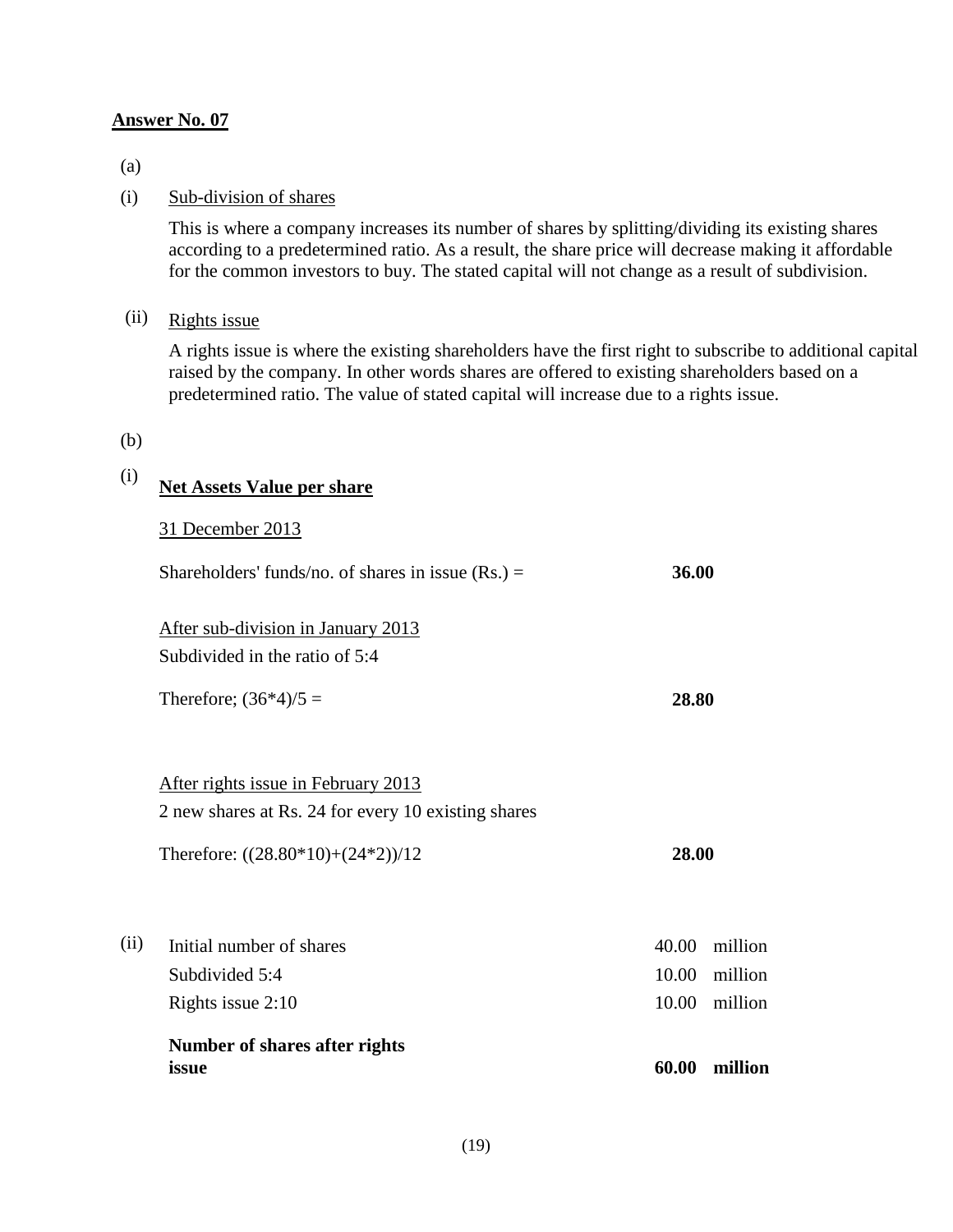|       | Original stated capital                                                                                                                                                                                                                                        | Rs. | 1,000 | million |         |  |  |
|-------|----------------------------------------------------------------------------------------------------------------------------------------------------------------------------------------------------------------------------------------------------------------|-----|-------|---------|---------|--|--|
|       | Rights issue                                                                                                                                                                                                                                                   | Rs. | 240   | million |         |  |  |
|       | New stated capital                                                                                                                                                                                                                                             | Rs. | 1,240 | million |         |  |  |
|       |                                                                                                                                                                                                                                                                |     |       |         |         |  |  |
| (iii) | 50% of the market price before the right issue (Rs)                                                                                                                                                                                                            |     |       | 24.00   |         |  |  |
|       | Market price before the rights issue (Rs.)                                                                                                                                                                                                                     |     |       | 48.00   |         |  |  |
|       | Before the subdivision of 5:4: $(48*5/4)$ (Rs.)                                                                                                                                                                                                                |     |       | 60.00   |         |  |  |
|       |                                                                                                                                                                                                                                                                |     |       |         |         |  |  |
| (c)   | Amalgamation, takeover etc.                                                                                                                                                                                                                                    |     |       |         |         |  |  |
|       | Before IPO - to decide IPO<br>price                                                                                                                                                                                                                            |     |       |         |         |  |  |
|       | Fair value estimation for accounting purposes                                                                                                                                                                                                                  |     |       |         |         |  |  |
|       | When transferring shares from one party to another                                                                                                                                                                                                             |     |       |         |         |  |  |
|       | When a loan is advanced on the security of shares, it becomes necessary to know<br>the value of shares on the basis of which loan has been advanced.                                                                                                           |     |       |         |         |  |  |
|       | When preference shares or debentures are converted into equity shares, it becomes<br>necessary to value the equity shares for ascertaining the number of equity shares<br>required to be issued for debentures or preference shares which are to be converted. |     |       |         |         |  |  |
| (d)   | PV of first five years = $3.3522*25$ million (Rs.)                                                                                                                                                                                                             |     |       | 83.81   | million |  |  |
|       | PV of FCF from Year 5 onwards = $30*6.6667*0.4972$ (Rs.)                                                                                                                                                                                                       |     |       | 99.44   | million |  |  |
|       |                                                                                                                                                                                                                                                                |     |       | 183.25  | million |  |  |

Total number of shares 40 million

**Value per share (Rs.) 4.58**